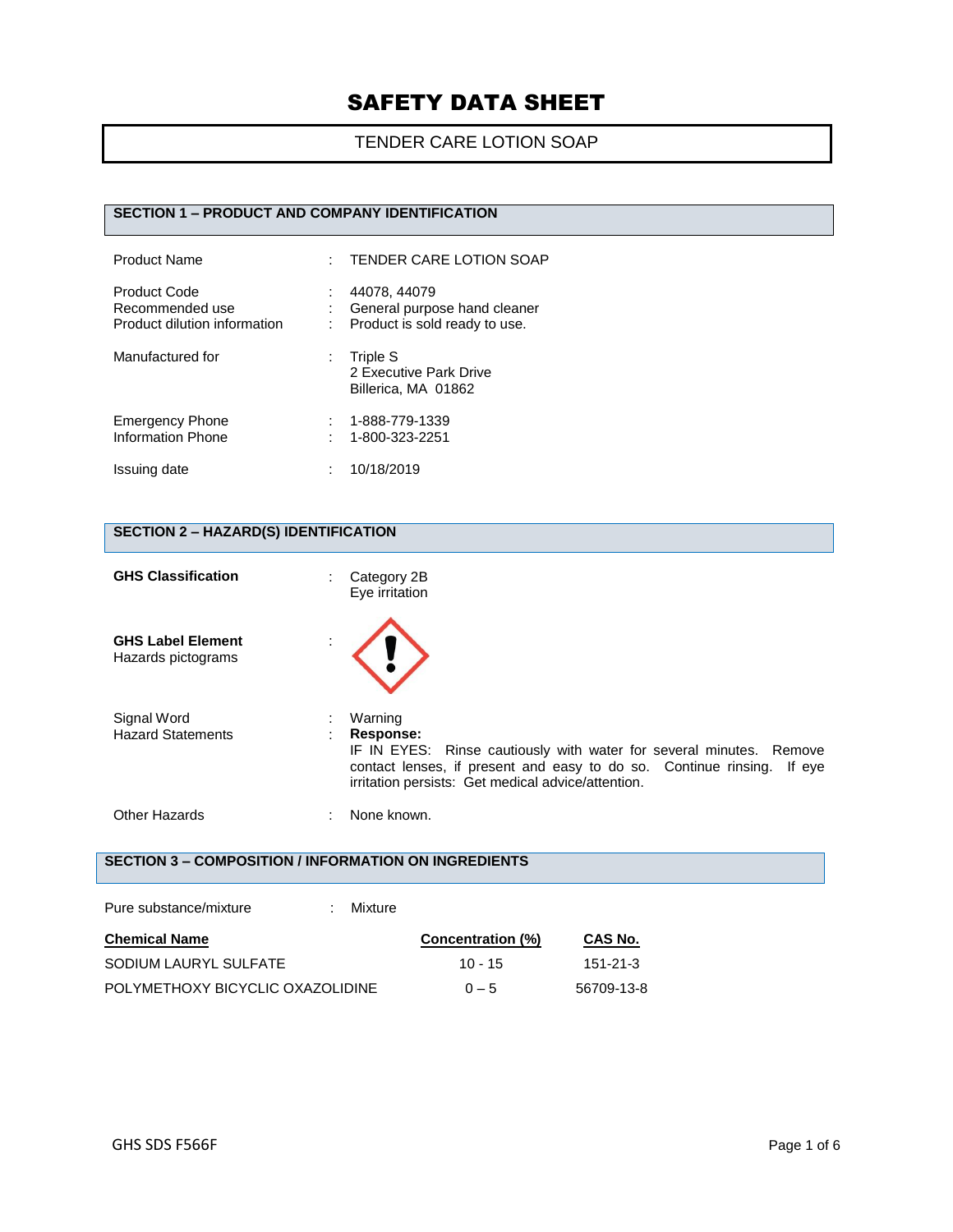### TENDER CARE LOTION SOAP

#### **SECTION 4 – FIRST AID MEASURES**

| In case of eye contact     |    | Flush eyes under eyelids with plenty of cool water for at least 15 minutes. If<br>irritation persists, seek medical/advice attention.      |
|----------------------------|----|--------------------------------------------------------------------------------------------------------------------------------------------|
| In case of skin contact    | t. | If irritation persists, wash with water.                                                                                                   |
| If ingested                |    | Contact a physician or Poison Control Center immediately. Do not induce<br>vomiting never give anything by mouth to an unconscious person. |
| If inhaled                 |    | Get medical attention if symptoms occur.                                                                                                   |
| Protection of first-aiders |    | No special precautions are necessary.                                                                                                      |
| Notes to physicians        |    | : Treat symptomatically.                                                                                                                   |

#### **SECTION 5 – FIRE-FIGHTING MEASURES**

| Suitable extinguishing media   | Use extinguishing measures that are appropriate to local circumstances and<br>the surrounding environment.                                                                          |
|--------------------------------|-------------------------------------------------------------------------------------------------------------------------------------------------------------------------------------|
| Unsuitable extinguishing media | None known.                                                                                                                                                                         |
| Specific hazards during        | No flammable or combustible.                                                                                                                                                        |
| firefighting                   |                                                                                                                                                                                     |
| Hazardous combustions          | Carbon oxides                                                                                                                                                                       |
| products                       |                                                                                                                                                                                     |
| Special protective equipment   | Use personal protective equipment.                                                                                                                                                  |
| for fire-fighters              |                                                                                                                                                                                     |
| Specific extinguishing methods | Fire residues and contaminated fire extinguishing water must be disposed of<br>in accordance with local regulations. In the event of fire and/or explosion do<br>not breathe fumes. |

#### **SECTION 6 – ACCIDENTAL RELEASE MEASURES**

| Personal precautions<br>Environmental precautions | No special measures required.<br>Avoid contact of large amounts of spilled material runoff with soil and |
|---------------------------------------------------|----------------------------------------------------------------------------------------------------------|
| Methods of cleaning up                            | surface waterways.<br>Absorb with inert material. Use a water rinse for final clean-up.                  |

#### **SECTION 7 – HANDLING AND STORAGE**

| Handling<br>Storage | Wash hands after handling.<br>: Keep out of reach of children. Keep container tightly closed. |
|---------------------|-----------------------------------------------------------------------------------------------|
|                     | Store between 32 to 122 degrees F.                                                            |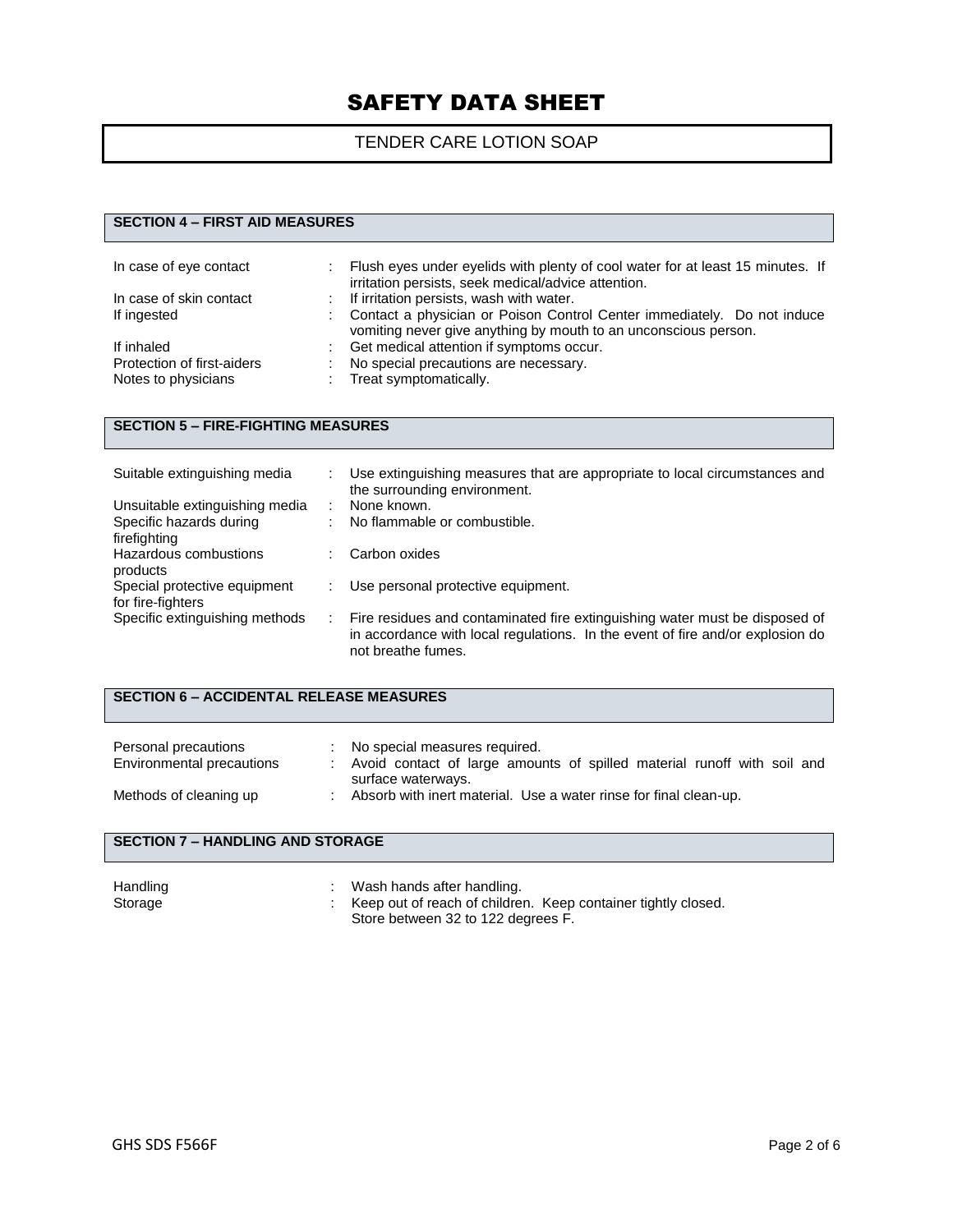#### TENDER CARE LOTION SOAP

#### **SECTION 8 – EXPOSURE CONTROLS / PERSONAL PROTECTION**

| <b>Ingredients</b>                         | CAS-No.    | Form of<br>exposure | <b>Permissible</b><br><b>Concentration</b> | <b>Basis</b>     |
|--------------------------------------------|------------|---------------------|--------------------------------------------|------------------|
| POLYMETHOXY BICYCLIC<br>OXAZOLIDONE        | 56709-13-8 | <b>TWA</b>          | $0.3$ ppm                                  | AIHA CEILING     |
| POLYMETHOXY BICYCLIC<br>OXAZOLIDONE        | 56709-13-8 | TWA                 | $0.016$ ppm                                | NIOSH REL        |
| POLYMETHOXY BICYCLIC<br><b>OXAZOLIDONE</b> | 56709-13-8 | <b>TWA</b>          | $0.1$ ppm                                  | NIOSH CEILING    |
| POLYMETHOXY BICYCLIC<br>OXAZOLIDONE        | 56709-13-8 | TWA                 | $0.75$ ppm                                 | OSHA PEL         |
| POLYMETHOXY BICYCLIC<br><b>OXAZOLIDONE</b> | 56709-13-8 | TWA                 | 2 ppm                                      | <b>OSHA STEL</b> |

| Engineering measures | Good general ventilation should be sufficient to control workers exposure to<br>airborne contamination. |
|----------------------|---------------------------------------------------------------------------------------------------------|
| Personal protection  |                                                                                                         |
| Eyes                 | Eye protection should be used when splashing may occur.                                                 |
| Hands                | : No protective equipment is needed under normal use.                                                   |
| <b>Skin</b>          | No protective equipment is needed under normal use.                                                     |
| Respiratory          | No protective equipment is needed under normal use.                                                     |

### **SECTION 9 – PHYSICAL AND CHEMICAL PROPERTIES**

| Appearance: Opaque pink liquid               | Upper/lower flammability limits: N/A                       |
|----------------------------------------------|------------------------------------------------------------|
| Odor: Fresh fragrance                        | Vapor pressure: N/A                                        |
| Odor Threshold: No data available            | Vapor density: N/A                                         |
| ph: 6.3 typical                              | Relative density: No data available.                       |
| Melting point/freezing point: N/A            | Solubility (ies): No data available.                       |
| Initial boiling and boiling range: N/A       | Partition coefficient: n-octanol/water: No data available. |
| Flash point: N/A                             | Auto ignition temperature: N/A                             |
| Evaporation rate: <1                         | Decomposition temperature: No data available.              |
| Flammability (solid, gas): No data available | Viscosity: N/A                                             |

#### **SECTION 10 – STABILITY AND REACTIVITY**

| Stability<br>Possibility of hazardous<br>reactions | The product is stable under normal conditions.<br>: No dangerous reaction is known under conditions of normal use. |
|----------------------------------------------------|--------------------------------------------------------------------------------------------------------------------|
| Conditions to avoid<br>Incompatible materials      | None known.<br>None known.                                                                                         |
| Hazardous decomposition<br>products                | : Carbon oxides                                                                                                    |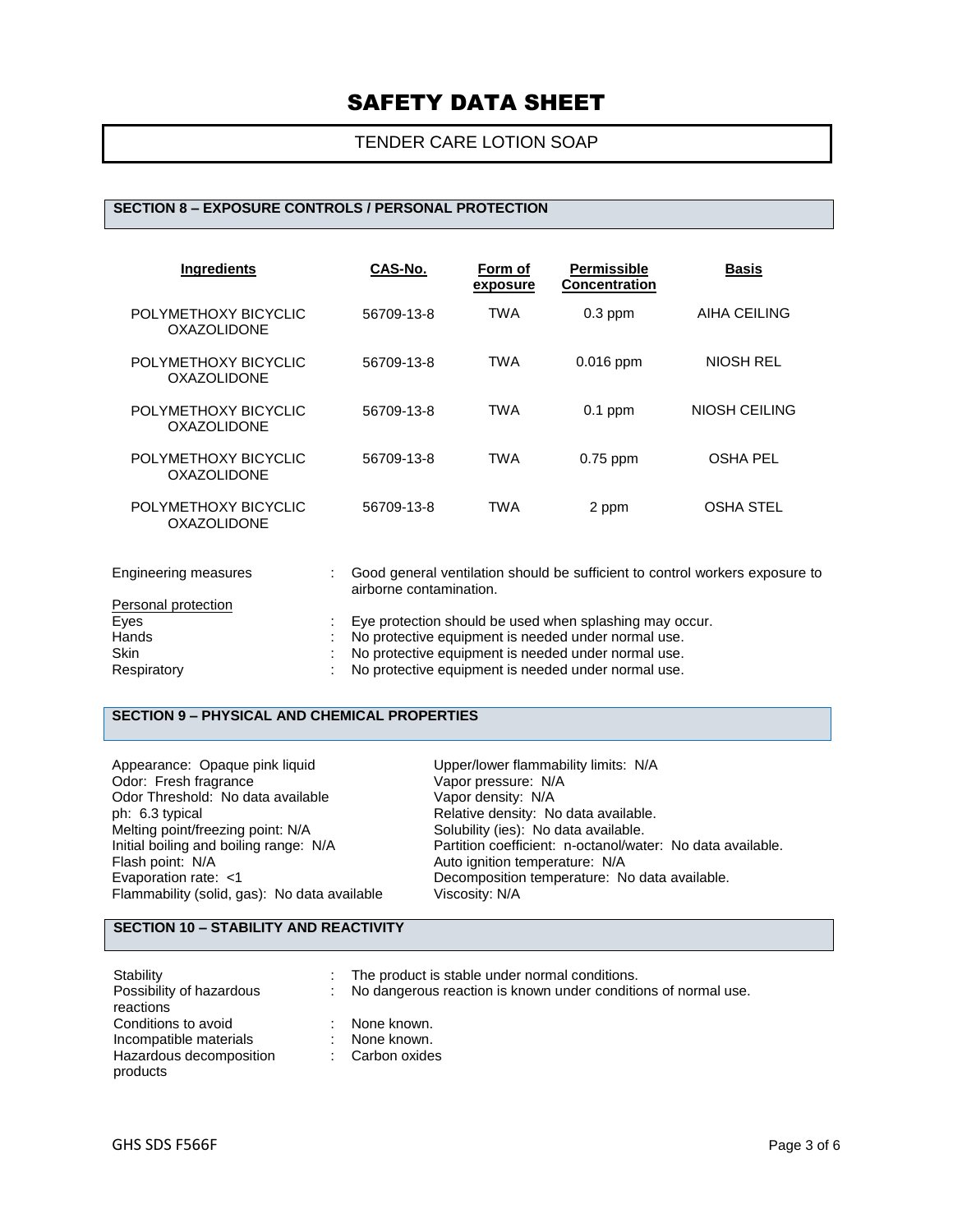## TENDER CARE LOTION SOAP

#### **SECTION 11 – TOXICOLOGICAL INFORMATION**

| Information on likely routines of<br>exposure |    | Inhalation, eye contact, skin contact.                                                                                                                          |
|-----------------------------------------------|----|-----------------------------------------------------------------------------------------------------------------------------------------------------------------|
| <b>Potential Health Effects</b>               |    |                                                                                                                                                                 |
| Eyes                                          |    | Cause of irritation.                                                                                                                                            |
| <b>Skin</b>                                   |    | Health injuries are not known or expected under normal use.                                                                                                     |
| Ingestion                                     |    | Health injuries are not known or expected under normal use.                                                                                                     |
| Inhalation                                    |    | Health injuries are not known or expected under normal use.                                                                                                     |
| Chronic exposure                              |    | Health injuries are not known or expected under normal use.                                                                                                     |
| <b>Experience with Human Exposure</b>         |    |                                                                                                                                                                 |
| Eye contact                                   |    | Redness, irritation.                                                                                                                                            |
| Skin contact                                  |    | No symptoms known or expected.                                                                                                                                  |
| Ingestion                                     |    | No symptoms known or expected.                                                                                                                                  |
| Inhalation                                    |    | No symptoms known or expected.                                                                                                                                  |
| <b>Toxicity</b>                               |    |                                                                                                                                                                 |
| Acute oral toxicity                           |    | Acute toxicity estimate: >5,000 mg/kg                                                                                                                           |
| Acute inhalation toxicity                     |    | No data available                                                                                                                                               |
| Acute dermal toxicity                         |    | Acute toxicity estimate: >5,000 mg/kg                                                                                                                           |
| Skin corrosion/irritation                     |    | No data available                                                                                                                                               |
| Serious eye damage/eye<br>irritation          |    | Mild eye irritation.                                                                                                                                            |
| Respiratory or skin<br>sensitization          | ÷. | No data available.                                                                                                                                              |
| Carcinogenicity                               |    |                                                                                                                                                                 |
| <b>IARC</b>                                   |    | No component of this product present at levels greater than or equal to 0.1%<br>is identified as a probable, possible or confirmed human carcinogen by<br>IARC. |
| <b>OSHA</b>                                   |    | No ingredient of this product presents at levels greater than or equal to 0.1%<br>is identified as a carcinogen or potential carcinogen by OSHA.                |
| <b>NTP</b>                                    |    | No ingredient of this product present at levels greater than or equal to 0.1%<br>is identified as a known or anticipated carcinogen by NTP.                     |

| <b>SECTION 12 - ECOLOGICAL INFORMATION</b> |    |                                                                                                                                                                                                                                                           |  |  |  |  |
|--------------------------------------------|----|-----------------------------------------------------------------------------------------------------------------------------------------------------------------------------------------------------------------------------------------------------------|--|--|--|--|
| <b>Ecological Tests</b>                    |    | Data is not available.                                                                                                                                                                                                                                    |  |  |  |  |
| Environmental Impact                       | ÷. | The product ingredients are expected to be safe for the environment at the<br>concentrations predicted under normal use and accidental spill scenarios.<br>Packaging components are compatible with the conventional solid waste<br>management practices. |  |  |  |  |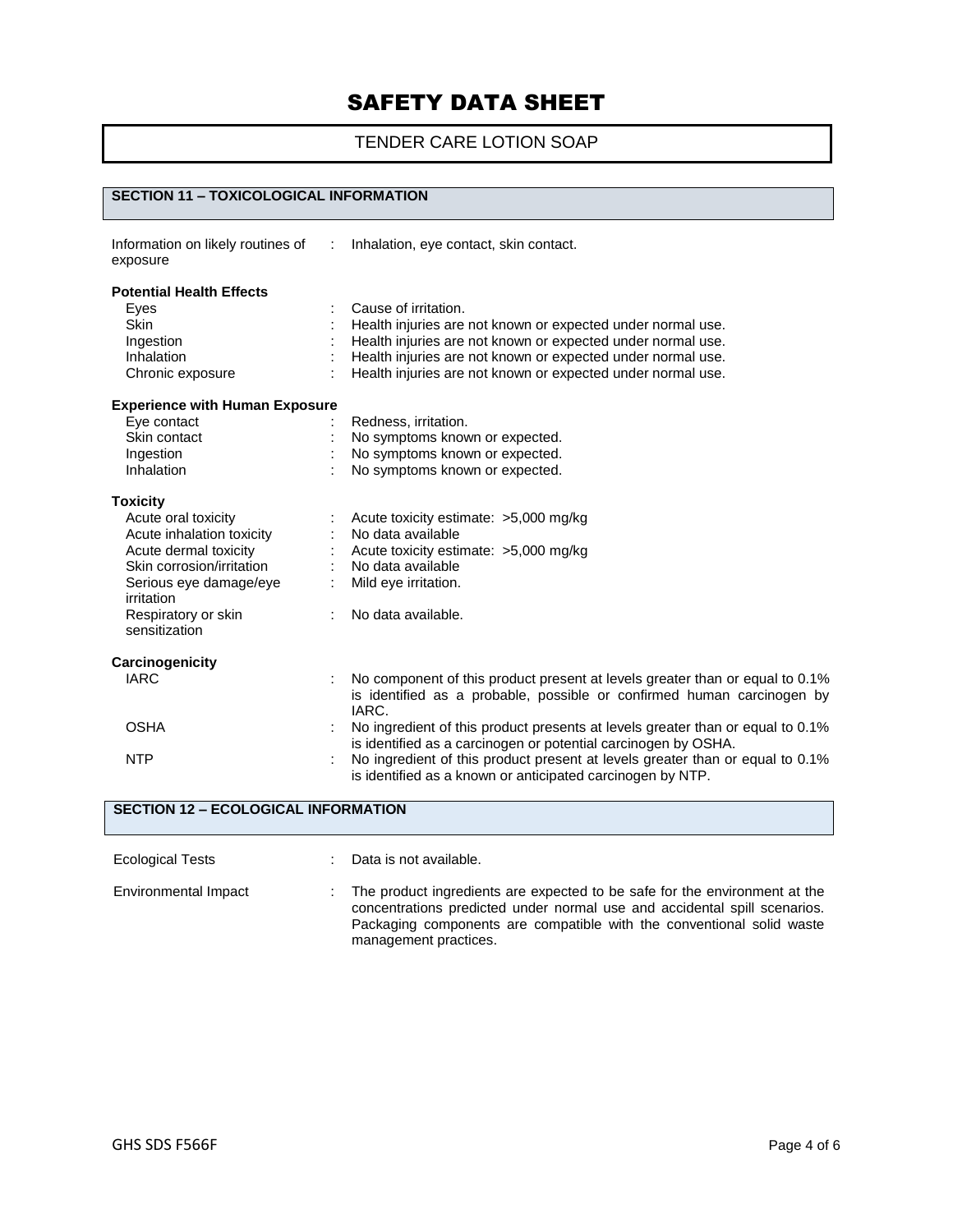#### TENDER CARE LOTION SOAP

## **SECTION 13 – DISPOSAL CONSIDERATIONS** Disposal methods : The product should not be allowed to enter drains, water courses or the soil. When possible recycling is preferred to disposal or incineration. If recycling is not practicable, dispose of in compliance with local regulations. Dispose of wastes in an approved waste disposal facility. Disposal considerations : Dispose of as unused product. Empty containers should be taken to an approved waste handling site for recycling or disposal. Do not reuse empty containers.

#### **SECTION 14 – TRANSPORT INFORMATION**

Certain shipping modes or package sizes may have exceptions from the transport regulations. The classification provided may not reflect those exceptions and may not apply to all shipping modes or package sizes. The shipper / consignor / sender are responsible to ensure that the packaging, labeling, and markings are in compliance with the selected mode of transport.

| <b>Shipment</b> | <b>Identification Number</b> | <b>Proper Shipping Name</b> | <b>Hazardous</b><br><b>Classification</b> | <b>Packaging Group</b> |
|-----------------|------------------------------|-----------------------------|-------------------------------------------|------------------------|
| US DOT          | Not dangerous goods          | N/A                         | N/A                                       | None                   |
| IATA (Air)      | Not dangerous goods          | N/A                         | N/A                                       | None                   |
| IMDG (Vessel)   | Not dangerous goods          | N/A                         | N/A                                       | None                   |

#### **SECTION 15 – REGULATORY INFORMATION**

#### **U.S. Federal regulations**

| <b>TSCA 8(b) Inventory</b>       | $\bullet$ | All components are listed or exempted. |
|----------------------------------|-----------|----------------------------------------|
| SARA 302/304/311/312             | $\bullet$ | No listed substance.                   |
| <b>Extremely Hazardous</b>       |           |                                        |
| <b>Substances</b>                |           |                                        |
| SARA 302/304 Emergency           |           | No listed substance.                   |
| <b>Planning and Notification</b> |           |                                        |